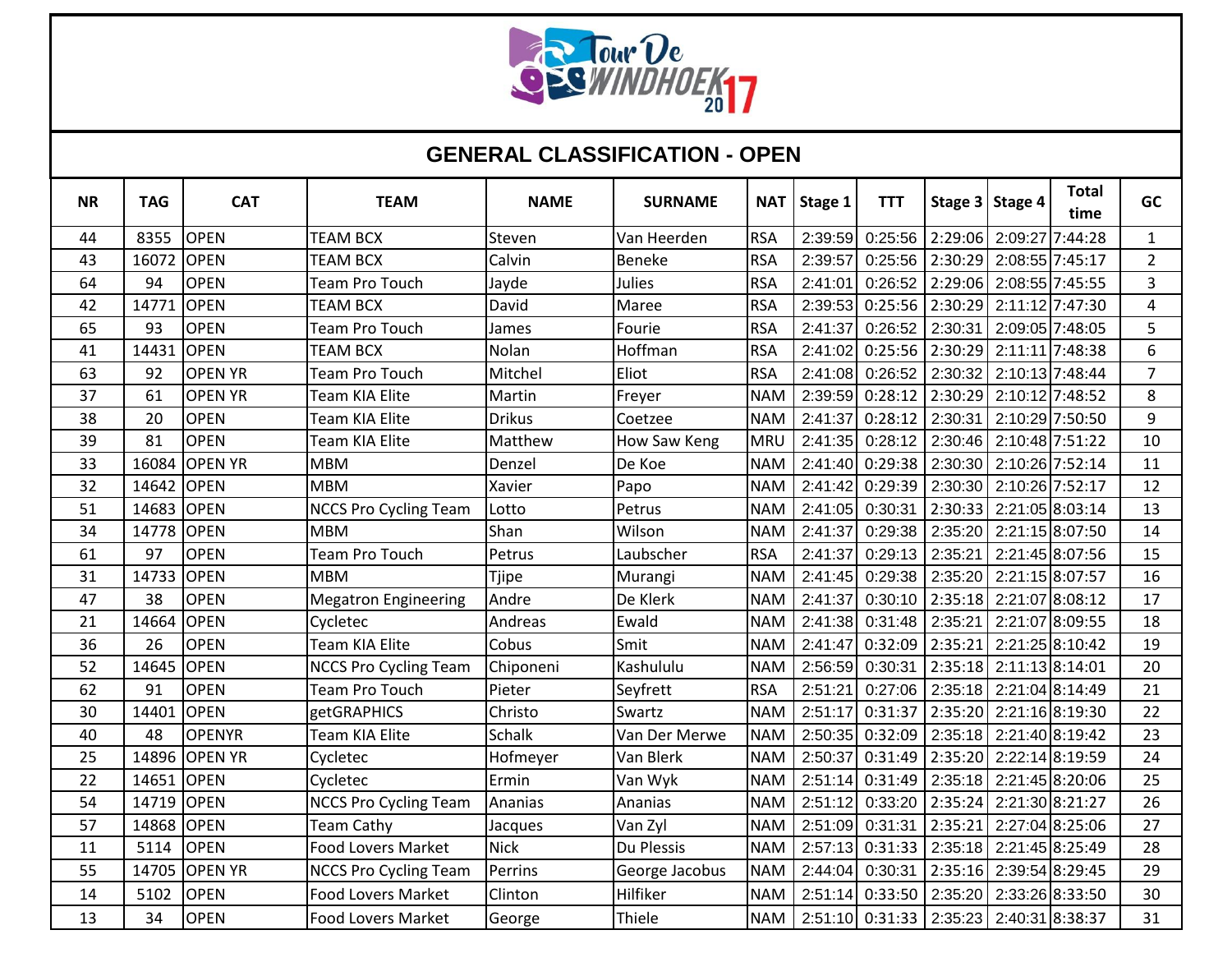| 53             | 12068 | <b>OPEN</b>    | <b>NCCS Pro Cycling Team</b> | Jafet           | Amukushu        | <b>NAM</b> | 2:57:10 | 0:33:20             | 2:35:40       |                 | 2:33:27 8:39:37  | 32         |
|----------------|-------|----------------|------------------------------|-----------------|-----------------|------------|---------|---------------------|---------------|-----------------|------------------|------------|
| 48             | 14725 | <b>OPEN</b>    | <b>Megatron Engineering</b>  | Frans-Anthonie  | Gerber          | <b>NAM</b> | 3:05:39 | 0:30:10             | 2:35:20       | 2:40:23 8:51:31 |                  | 33         |
| 6              | 49    | <b>OPEN</b>    | Megabuild                    | Pieter          | Liebenberg      | <b>NAM</b> | 2:51:09 | 0:33:43             | 2:39:22       |                 | 2:47:48 8:52:02  | 34         |
| 5              | 14865 | <b>OPEN</b>    | 3 Rhino's and a Horn         | Morne           | Honibal         | <b>NAM</b> | 2:51:18 | 0:32:46             | 2:41:30       |                 | 2:47:06 8:52:40  | 35         |
| $\overline{7}$ | 14844 | <b>OPEN</b>    | Megabuild                    | Jacques         | Tattersall      | <b>NAM</b> | 2:51:09 | 0:33:43             | 2:50:39       |                 | 2:40:23 8:55:54  | 36         |
| 49             | 44    | <b>OPEN</b>    | <b>Megatron Engineering</b>  | Etienne         | Doman           | <b>NAM</b> | 2:51:13 | 0:30:10             | 2:57:01       |                 | 2:40:20 8:58:44  | 37         |
| 50             | 5108  | <b>OPEN</b>    | <b>Megatron Engineering</b>  | Herman          | <b>Bothma</b>   | <b>NAM</b> | 2:51:08 | 0:32:13             | 2:49:48       |                 | 2:48:55 9:02:04  | 38         |
| $\mathbf{1}$   | 14987 | <b>OPEN</b>    | 3 Rhino's and a Horn         | Stephanus       | Lambert         | <b>NAM</b> | 2:56:27 | 0:32:46             | 2:45:10       |                 | 2:51:04 9:05:27  | 39         |
| 15             | 3461  | <b>OPEN</b>    | <b>Food Lovers Market</b>    | <b>Titus</b>    | Koen            | <b>NAM</b> | 3:02:04 | 0:31:33             | 2:45:14       |                 | 2:50:56 9:09:47  | 40         |
| 8              | 11    | <b>OPEN</b>    | Megabuild                    | Johann          | Liebenberg      | <b>NAM</b> | 2:51:08 | $0:35:35$ 2:55:40   |               |                 | 2:55:59 9:18:22  | 41         |
| 24             | 14829 | <b>OPEN</b>    | Cycletec                     | <b>Stefanus</b> | Feris           | <b>NAM</b> |         | 3:01:23 0:36:39     | 3:00:41       |                 | 2:50:59 9:29:43  | 42         |
| 4              | 4083  | <b>OPEN</b>    | 3 Rhino's and a Horn         | Pierre          | Lambert         | <b>NAM</b> |         | 3:10:45 0:33:02     | 2:57:17       |                 | 2:49:38 9:30:42  | 43         |
| 19             | 45    | <b>OPEN</b>    | Megatech                     | Eddie           | Viljoen         | <b>NAM</b> | 3:20:53 | 0:34:52             | 2:51:21       |                 | 2:48:55 9:36:02  | 44         |
| 16             | 14815 | <b>OPEN</b>    | Megatech                     | Morne           | Nell            | <b>NAM</b> | 3:37:48 | $0:34:53$   2:51:19 |               |                 | 2:50:57 9:54:58  | 45         |
| 10             | 12107 | <b>OPEN</b>    | Megabuild                    | Damien          | Agnew           | <b>NAM</b> | 3:24:42 | 0:33:43             | 3:09:56       |                 | 2:56:02 10:04:24 | 46         |
| $\overline{2}$ | 16090 | <b>OPEN</b>    | 3 Rhino's and a Horn         | Peter           | Le Riche        | <b>NAM</b> | 3:29:17 | 0:36:28             | 2:51:20       |                 | 3:08:18 10:05:23 | 47         |
| 59             | 52    | <b>OPEN</b>    | <b>Team Cathy</b>            | Pierre          | Knoetze         | <b>NAM</b> | 2:41:47 | 0:31:31             | 2:35:23 DNS   |                 | 5:48:41          | <b>DNF</b> |
| 29             | 12193 | <b>OPEN</b>    | <b>getGRAPHICS</b>           | Heiko           | Diehl           | <b>NAM</b> | 2:49:16 | 0:31:36             | 2:35:19 DNF   |                 | 5:56:12          | <b>DNF</b> |
| 60             | 14769 | <b>OPEN</b>    | <b>Team Cathy</b>            | Jaco            | Hanekom         | <b>NAM</b> | 2:51:07 | 0:31:31             | 2:35:19 DNF   |                 | 5:57:57          | <b>DNF</b> |
| 26             | 4865  | <b>OPEN</b>    | getGRAPHICS                  | Adriaan         | Maartens        | <b>RSA</b> | 2:50:36 | 0:31:37             | 2:45:10 DNS   |                 | 6:07:23          | <b>DNF</b> |
| 35             | 14    | <b>OPEN YR</b> | <b>MBM</b>                   | Charl           | Du Plooy        | <b>NAM</b> | 2:54:00 | 0:29:41             | 2:45:16 DNF   |                 | 6:08:57          | <b>DNF</b> |
| 46             | 14808 | <b>OPEN</b>    | <b>Megatron Engineering</b>  | Roual           | Spangenberg     | <b>NAM</b> | 3:05:39 | 0:32:12             | 2:35:20 DNS   |                 | 6:13:11          | <b>DNF</b> |
| 17             | 14643 | <b>OPEN</b>    | Megatech                     | Christiaan      | Snyman          | <b>NAM</b> | 3:37:47 | 0:34:54             | 2:51:20 DNF   |                 | 7:04:01          | <b>DNF</b> |
| 23             | 8177  | <b>OPEN</b>    | Cycletec                     | Gereon          | Garoeb          | <b>NAM</b> |         | 3:29:16 0:36:39     | $3:21:35$ DNF |                 | 7:27:30          | <b>DNF</b> |
| 20             | 14406 | <b>OPEN</b>    | Megatech                     | Martin          | Nghilifavali    | <b>NAM</b> | 3:40:22 | 0:43:05             | 3:27:35 DNF   |                 | 7:51:02          | <b>DNF</b> |
| 3              | 16077 | <b>OPEN</b>    | 3 Rhino's and a Horn         | <b>Derrick</b>  | Langford        | <b>NAM</b> | 3:28:59 | 0:32:46             | <b>DNF</b>    | <b>DNS</b>      | <b>DNF</b>       | <b>DNF</b> |
| 9              | 8227  | <b>OPEN</b>    | Megabuild                    | David           | Weber           | <b>NAM</b> | 3:29:17 | 0:38:49             | <b>DNS</b>    | <b>DNS</b>      | <b>DNF</b>       | <b>DNF</b> |
| 12             | 14787 | <b>OPEN</b>    | <b>Food Lovers Market</b>    | Allan           | Vivier          | <b>NAM</b> | 2:51:07 | 0:31:33             | <b>DNF</b>    | <b>DNS</b>      | <b>DNF</b>       | <b>DNF</b> |
| 18             | 8245  | <b>OPEN</b>    | Megatech                     | Gert            | <b>Burger</b>   | <b>NAM</b> | 3:38:53 | 0:43:51             | <b>DNF</b>    | <b>DNS</b>      | <b>DNF</b>       | <b>DNF</b> |
| 56             | 14426 | <b>OPEN</b>    | <b>Team Cathy</b>            | Jacques         | <b>Celliers</b> | <b>NAM</b> | 3:05:39 | 0:31:46             | <b>DNS</b>    | <b>DNS</b>      | <b>DNF</b>       | <b>DNF</b> |